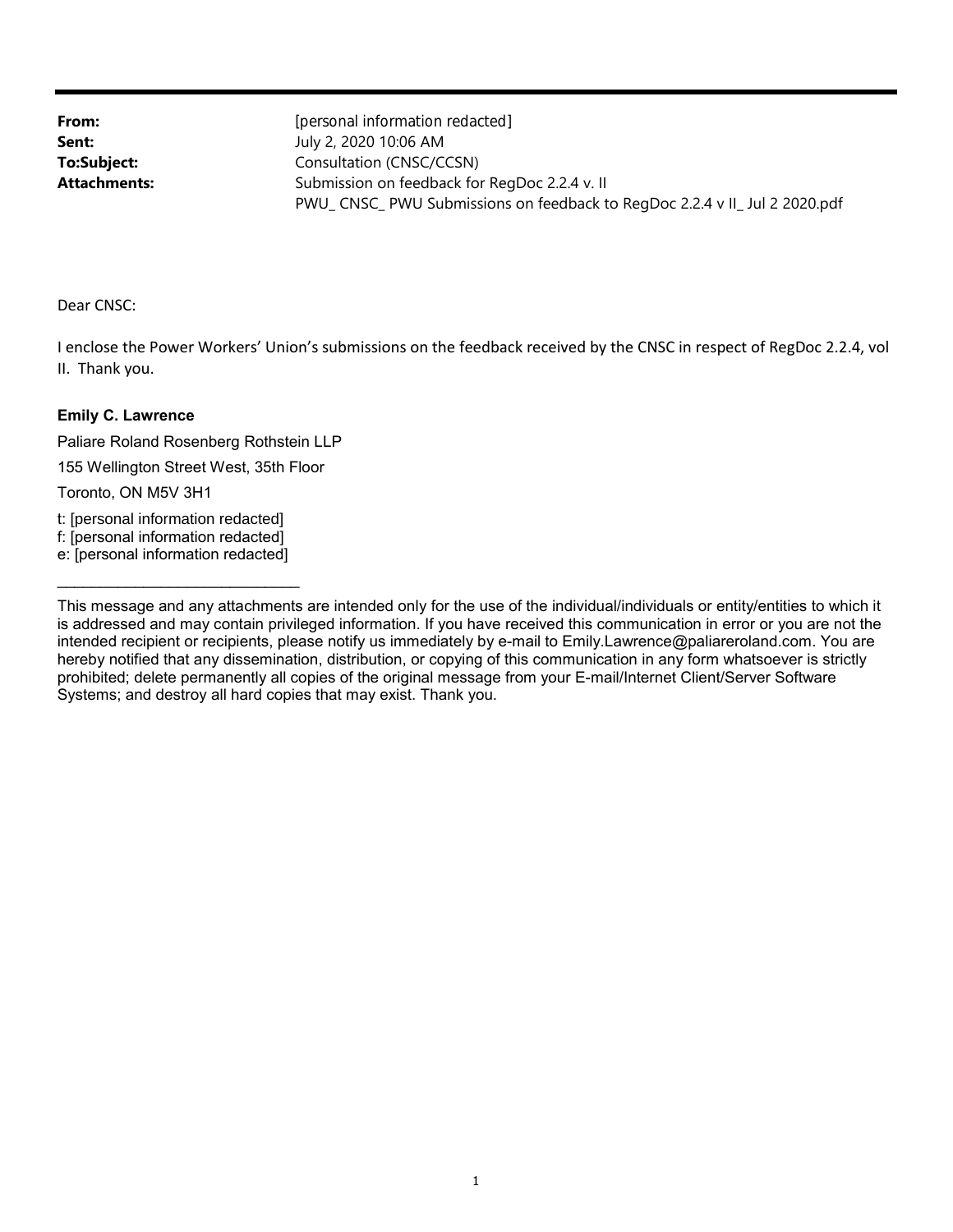

## **SUBMISSIONS OF THE POWER WORKERS' UNION ON THE FEEDBACK RECEIVED BY THE CANADIAN NUCLEAR SAFETY COMMISSION ON THE DRAFT REGULATORY DOCUMENT 2.2.4 VOL II**

## **July 2, 2020**

E: [personal information redacted] F: [personal information redacted] T: [personal information redacted] Toronto ON M4P1K2 244 Eglinton Ave. East General CounselPower Workers' Union Chris Dassios

 T:[personal information redacted] E:[personal information redacted] F:[personal information redacted] Toronto, ON M5V 3H1 155 Wellington Street West, 35th fl. Paliare Roland Rosenberg Rothstein LLP External Counsel Richard Stephenson

Emily Lawrence External Counsel Paliare Roland Rosenberg Rothstein LLP 155 Wellington Street West, 35th fl. Toronto, ON M5V 3H1 E:[personal information redacted] F:[personal information redacted] T:[personal information redacted]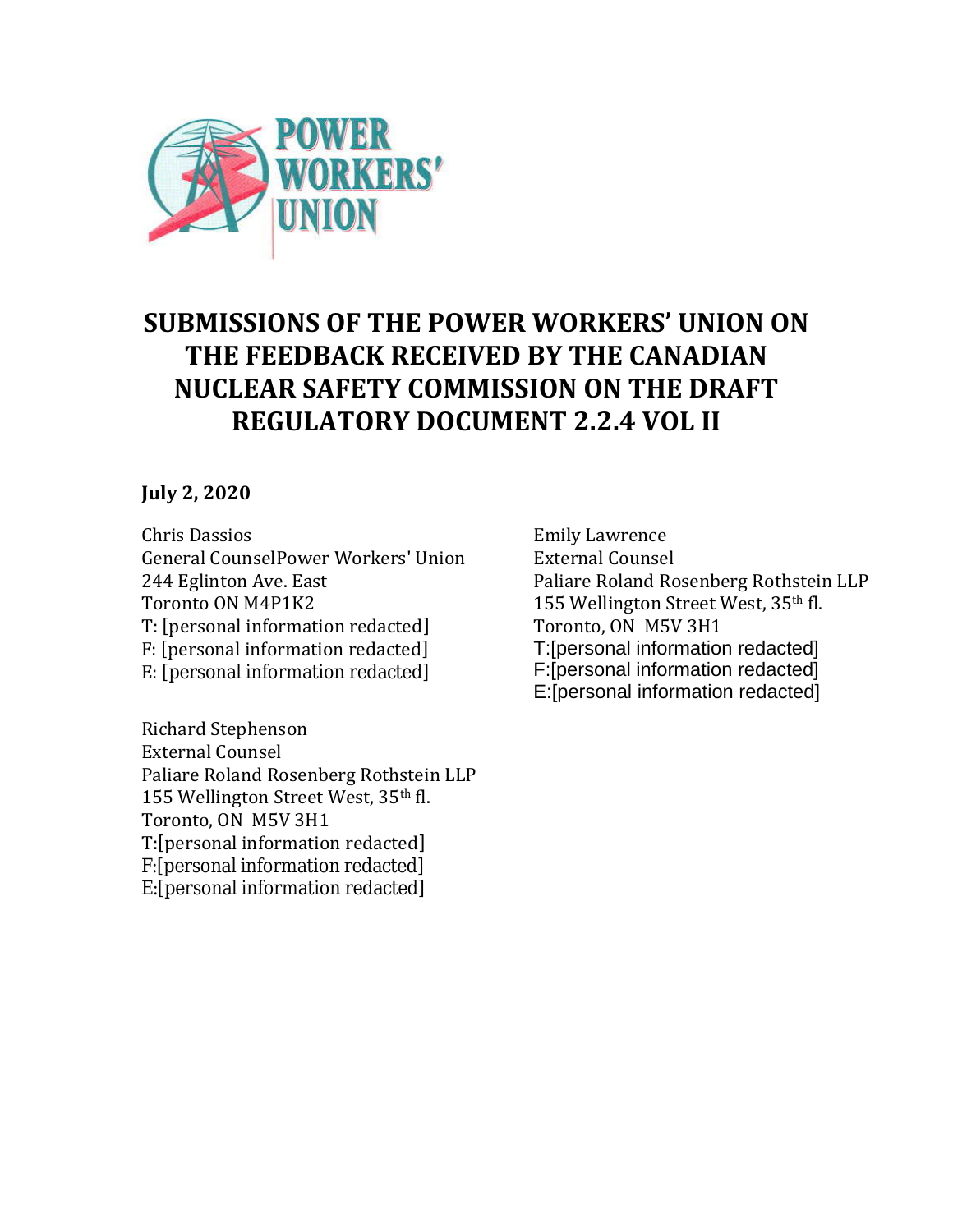

## **FURTHER SUBMISSIONS OF THE POWER WORKERS' UNION**

The Power Workers' Union ("PWU") has reviewed the feedback received by the CNSC from Ontario Power Generation, Bruce Power, Canadian Nuclear Laboratories and New Brunswick Power (the "Employers"), the Society, and Draeger Safety Canada in respect of the draft revised Regulatory Document 2.2.4 volume II ("RegDoc").

The PWU agrees with the Employers that the Canadian jurisprudence requires that the RegDoc, and the Employers' fitness for duty policies which are to be promulgated pursuant to the RegDoc, be reasonable and constitutional, and in particular, that the testing methodology and cutoff standards found in the RegDoc must strike a reasonable balance between workers' individual rights and a legitimate objective of ensuring safety from an unacceptable risk of impairment in the workplace.

As set out in past submissions, the PWU does not agree that drug testing is necessary, and submits that some aspects of the CNSC's proposed drug testing regime are unconstitutional. Further, for the proposed oral fluid testing, the PWU does not agree that a testing cut-off of 10ng/ml for cannabis will be directly correlated to impairment.

However, the PWU does agree with the Employers that the cut-off levels proposed by the CNSC in the RegDoc are not reasonable, constitutional, or legally defensible, and notes the issues the Employers have raised regarding the use of Health Canada approved-POCT devices. The PWU reiterates that the 25ng/ml threshold as used in Canadian driving offences is the appropriate threshold that should be adopted.